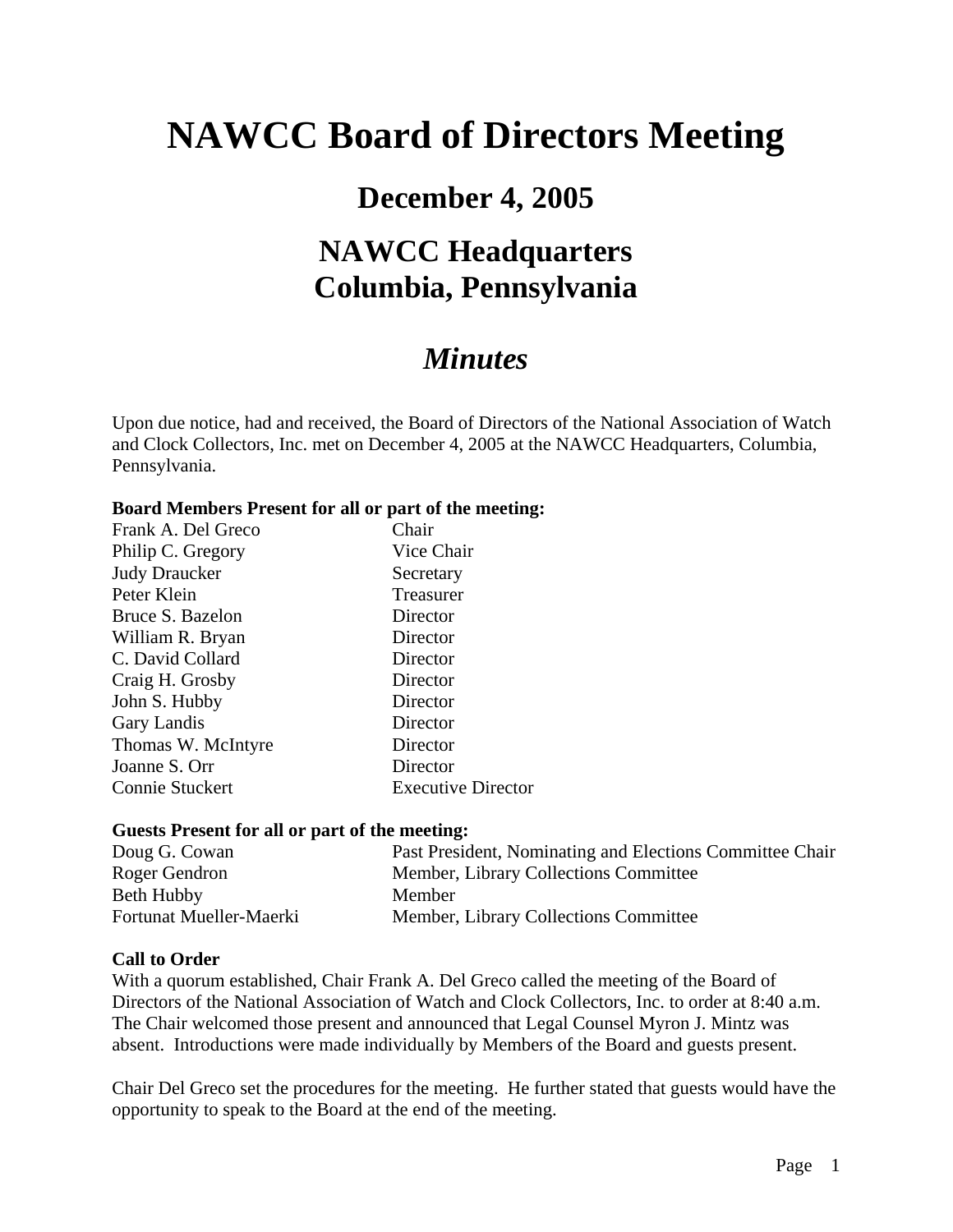A report of the Projected Five-Year Operational Budget was presented by Executive Director Stuckert. Discussion followed.

**MOTION:** Made by Treasurer Klein, Seconded by Vice Chair Gregory: Resolved, the dues for membership in the NAWCC shall be the following effective April 1, 2006:

| U.S. renewals             | <b>US\$65</b> |                                                                                          |  |
|---------------------------|---------------|------------------------------------------------------------------------------------------|--|
| International renewals    |               | US\$75 (includes \$10 for postage)                                                       |  |
| Associate memberships     | <b>US\$20</b> |                                                                                          |  |
| New U.S. members          | <b>US\$65</b> |                                                                                          |  |
| New international members |               | US\$75 (includes $$10$ for postage)                                                      |  |
|                           |               | Motion approved. Voting yea: Bazelon, Bryan, Collard, Del Greco, Gregory, Grosby, Klein, |  |

Landis, McIntyre, Orr. Voting nay: Draucker, Hubby.

A recess was called at 10:45 a.m. The meeting was reconvened at 10:55 a.m.

A discussion was held on operational priorities for the FY2007 Budget.

A recess was called at 12:45 p.m. The meeting was reconvened at 1:30 p.m.

**MOTION:** Made by Treasurer Klein, Seconded by Secretary Draucker: That the FY 2007 salary budget pool, excluding the Executive Director, be set at 2% (two percent) to be applied April 1, 2006 and that a review be completed by the Board prior to October 1, 2006 for consideration of a further increase at that time. Motion defeated. Voting yea: Draucker, Gregory, Landis, Orr. Voting nay: Bazelon, Bryan, Collard, Grosby, Hubby, McIntyre. Abstain: Klein.

**MOTION:** Made by Secretary Draucker, Seconded by Director Bazelon: That the FY 2007 salary budget pool, excluding the Executive Director, be set at 3% (three percent) to be applied April 1, 2006 and that a review be completed by the Board prior to October 1, 2006 for consideration of a further increase at that time. Motion defeated. Voting yea: Bazelon, Draucker, Grosby, Klein. Voting nay: Bryan, Gregory, Hubby, Landis, McIntyre, Orr. Abstain: Collard.

**MOTION:** Made by Vice Chair Gregory, Seconded by Treasurer Klein: That the Staff salary pool increase, exclusive of the Executive Director, be considered at the Board Meeting in June 2006 and approved at a level consistent with the revenue flow. Motion approved. Voting yea: Bryan, Collard, Draucker, Gregory, Hubby, Klein, Landis, McIntyre, Orr. Voting nay: Bazelon, Grosby.

A recess was called at 2:30 p.m. The meeting was reconvened at 2:40 p.m.

**MOTION:** Made by Secretary Draucker, Seconded by Director Hubby: For the fiscal year ending March 31, 2007, that the Board ratifies a 3% (three percent) non-elective contribution for all eligible employees in the NAWCC Employee Retirement Fund. Motion defeated: Voting yea: Draucker, Gregory, Hubby, McIntyre. Voting nay: Bazelon, Bryan, Collard, Grosby, Klein, Landis, Orr.